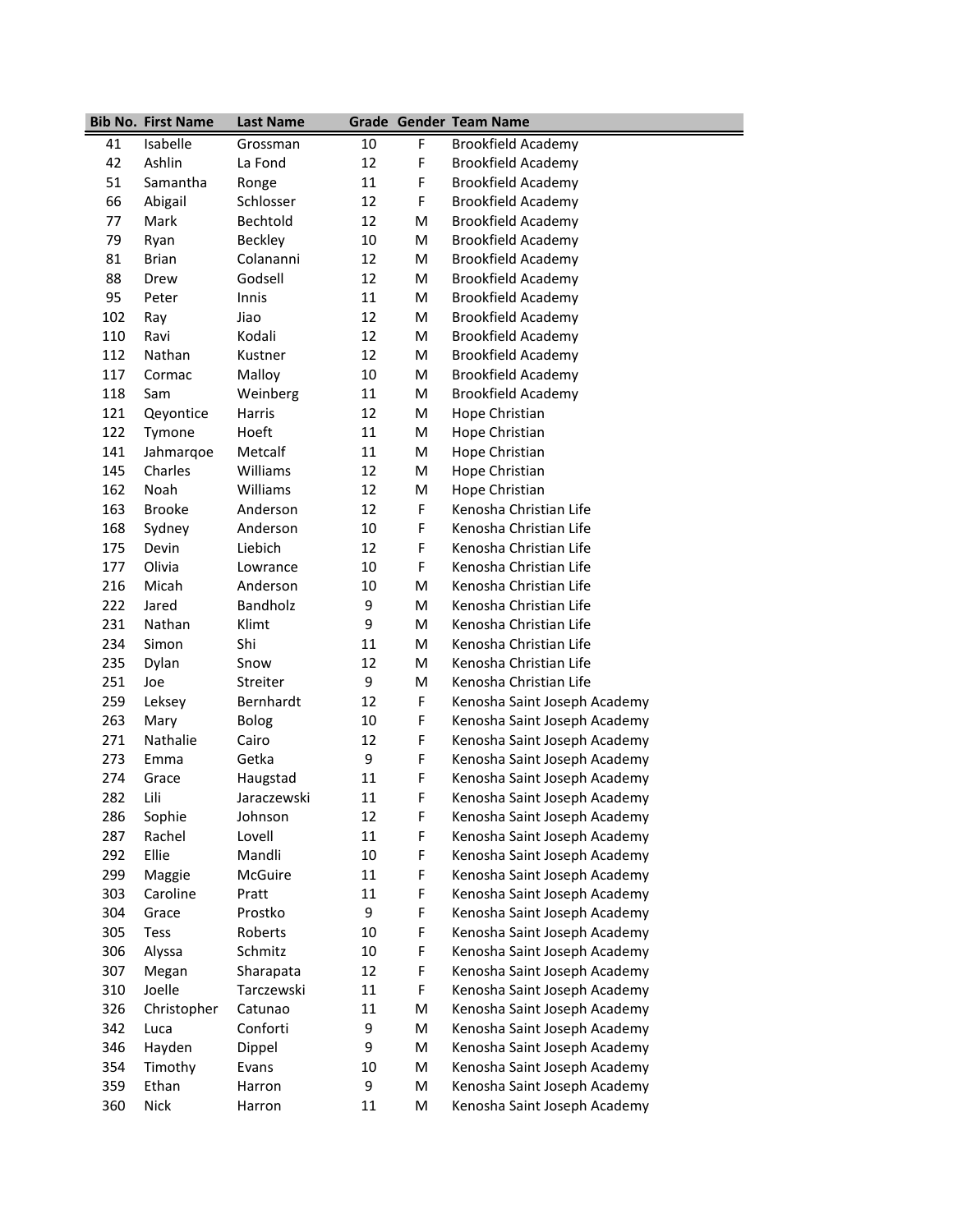| 363 | Val       | laquinta      | 10 | M | Kenosha Saint Joseph Academy |
|-----|-----------|---------------|----|---|------------------------------|
| 370 | Joev      | Ilada         | 12 | M | Kenosha Saint Joseph Academy |
| 375 | Joseph    | Istvanek      | 9  | M | Kenosha Saint Joseph Academy |
| 385 | Wylie     | Knight        | 9  | M | Kenosha Saint Joseph Academy |
| 393 | Matt      | Mandli        | 12 | M | Kenosha Saint Joseph Academy |
| 403 | Rocco     | Matteucci     | 9  | M | Kenosha Saint Joseph Academy |
| 404 | Cameron   | Mills         | 12 | M | Kenosha Saint Joseph Academy |
| 405 | Jack      | Moyer         | 10 | M | Kenosha Saint Joseph Academy |
| 411 | Michael   | Mullen        | 10 | M | Kenosha Saint Joseph Academy |
| 412 | Luke      | Nuzzo         | 11 | M | Kenosha Saint Joseph Academy |
| 413 | Gabe      | Pienkos       | 12 | M | Kenosha Saint Joseph Academy |
| 414 | Michael   | Pienkos       | 10 | M | Kenosha Saint Joseph Academy |
| 415 | Ben       | Scopp         | 12 | M | Kenosha Saint Joseph Academy |
| 416 | Sam       | Speca         | 11 | M | Kenosha Saint Joseph Academy |
| 417 | Rylun     | Worden        | 12 | M | Kenosha Saint Joseph Academy |
| 418 | George    | Zeller        | 12 | M | Kenosha Saint Joseph Academy |
| 419 | Sonya     | Davies        | 9  | F | Living Word Lutheran         |
| 420 | Kenzie    | Dorth         | 12 | F | Living Word Lutheran         |
| 421 | Shelby    | Dorth         | 9  | F | Living Word Lutheran         |
| 422 | Hannah    | Fischer       | 12 | F | Living Word Lutheran         |
| 423 | Anna      | Frey          | 11 | F | Living Word Lutheran         |
| 424 | Rebecca   | Gallup        | 11 | F | Living Word Lutheran         |
| 425 | Katarina  | Hinck         | 11 | F | Living Word Lutheran         |
| 426 | Grace     | Huesmann      | 12 | F | Living Word Lutheran         |
| 427 | Jessie    | Juergensen    | 12 | F | Living Word Lutheran         |
| 428 | Sarah     | Nowicki       | 11 | F | Living Word Lutheran         |
| 429 | Emma      | Upton         | 9  | F | Living Word Lutheran         |
| 430 | Michael   | Axtman        | 12 | M | Living Word Lutheran         |
| 431 | Trenton   | <b>Blok</b>   | 10 | M | Living Word Lutheran         |
| 432 | Jacob     | Fischer       | 10 | M | Living Word Lutheran         |
| 433 | Grant     | Fox           | 12 | M | Living Word Lutheran         |
| 434 | Jacob     | Klumb         | 10 | M | Living Word Lutheran         |
| 435 | Oliver    | Krause        | 12 | Μ | Living Word Lutheran         |
| 436 | Sam       | Upton         | 11 | Μ | Living Word Lutheran         |
| 437 | Caleb     | Wiegert       | 10 | M | Living Word Lutheran         |
| 438 | Edna      | Garcia Mendez | 10 | F | Messmer                      |
| 439 | Alicia    | Johnson       | 9  | F | Messmer                      |
| 440 | Jazmyn    | Priest        | 9  | F | Messmer                      |
| 441 | Rubi      | Ramirez       | 10 | F | Messmer                      |
| 442 | Lizeth    | Serafio       | 9  | F | Messmer                      |
| 443 | Lemietric | <b>Burns</b>  | 11 | Μ | Messmer                      |
| 444 | Daqwen    | Cross         | 9  | M | Messmer                      |
| 445 | Kavon     | Davison       | 11 | M | Messmer                      |
| 446 | Dayshun   | KimKnighton   | 10 | M | Messmer                      |
| 447 | Robert    | Knight        | 12 | M | Messmer                      |
| 448 | Elijah    | Miner         | 11 | M | Messmer                      |
| 449 | Erick     | Rocha         | 10 | M | Messmer                      |
| 450 | Patrick   | Wright        | 10 | Μ | Messmer                      |
| 451 | Veronica  | Andrade       | 10 | F | Saint Anthony                |
| 452 | Fatima    | Beltran       | 11 | F | Saint Anthony                |
| 453 | Anaid     | Mayorga       | 11 | F | Saint Anthony                |
| 454 | Leslie    | Navarrette    | 11 | F | Saint Anthony                |
|     |           |               |    |   |                              |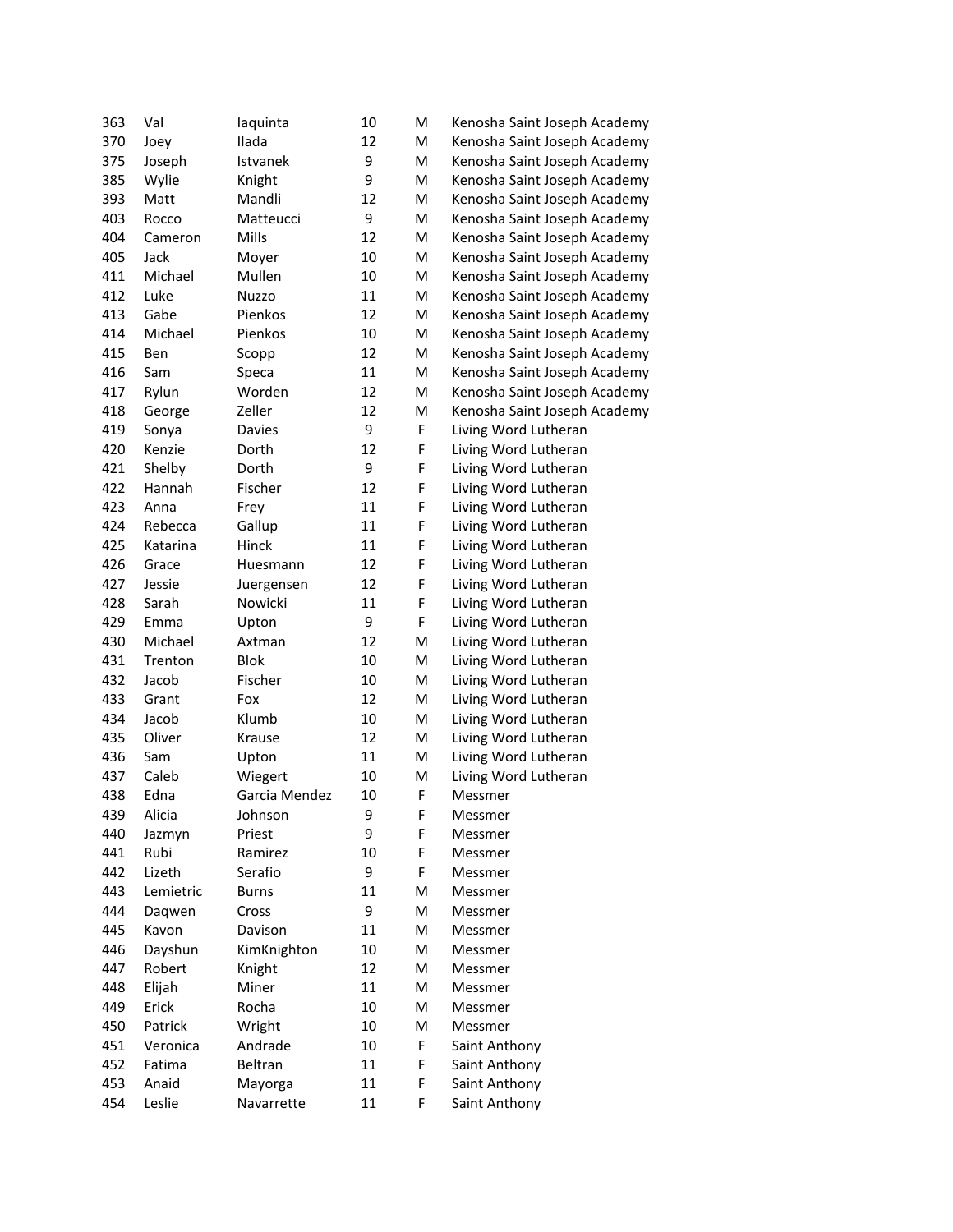| 455 | Gisselle       | Vazquez         | 11 | F | Saint Anthony           |
|-----|----------------|-----------------|----|---|-------------------------|
| 456 | Alexis         | Antemate        | 12 | M | Saint Anthony           |
| 457 | Sam            | Eligio          | 12 | M | Saint Anthony           |
| 458 | Jose           | Flores          | 12 | Μ | Saint Anthony           |
| 459 | Jorge          | Moreno          | 12 | Μ | Saint Anthony           |
| 460 | Luis           | Rock            | 11 | M | Saint Anthony           |
| 461 | Cristian       | Rosas           | 10 | M | Saint Anthony           |
| 462 | Michael        | Zambrano        | 11 | M | Saint Anthony           |
| 463 | Samawia        | Akhter          | 9  | F | Salam School            |
| 464 | Hanan          | Ali             | 12 | F | Salam School            |
| 465 | Amna           | Ataullah        | 10 | F | Salam School            |
| 466 | Dana           | Diab            | 10 | F | Salam School            |
| 467 | Melanie        | Lakstutis       | 9  | F | Salam School            |
| 468 | Qosai          | Kadadha         | 12 | M | Salam School            |
| 469 | Yousef         | Kamal           | 12 | M | Salam School            |
| 470 | Tricia         | Biddinger       | 9  | F | Sheboygan Area Lutheran |
| 471 | Morgan         | Gottowski       | 12 | F | Sheboygan Area Lutheran |
| 472 | <b>Brandon</b> | Grasse          | 9  | F | Sheboygan Area Lutheran |
| 473 | Carly          | Lederer         | 11 | F | Sheboygan Area Lutheran |
| 474 | Liz            | Matz            | 11 | F | Sheboygan Area Lutheran |
| 475 | Andrew         | Meador          | 9  | F | Sheboygan Area Lutheran |
| 476 | Becca          | Mendez          | 12 | F | Sheboygan Area Lutheran |
| 477 | Emma           | Otten           | 11 | F | Sheboygan Area Lutheran |
| 478 | Josie          | Pingel          | 11 | F | Sheboygan Area Lutheran |
| 479 | Josh           | Rach            | 9  | F | Sheboygan Area Lutheran |
| 480 | Emma           | Schmideler      | 10 | F | Sheboygan Area Lutheran |
| 481 | Carly          | Schreurs        | 10 | F | Sheboygan Area Lutheran |
| 482 | Kirsten        | Solle           | 9  | F | Sheboygan Area Lutheran |
| 483 | Dominick       | Willadsen       | 9  | F | Sheboygan Area Lutheran |
| 484 | Delvin         | Barnsatble      | 11 | M | Sheboygan Area Lutheran |
| 485 | Noah           | <b>Barthels</b> | 12 | M | Sheboygan Area Lutheran |
| 486 | Matt           | Berg            | 10 | M | Sheboygan Area Lutheran |
| 487 | David          | Blas            | 10 | M | Sheboygan Area Lutheran |
| 488 | Connor         | <b>Buss</b>     | 11 | M | Sheboygan Area Lutheran |
| 489 | Charlie        | Heim            | 12 | M | Sheboygan Area Lutheran |
| 490 | Jared          | Jurss           | 12 | M | Sheboygan Area Lutheran |
| 491 | Jonah          | Jurss           | 9  | M | Sheboygan Area Lutheran |
| 492 | Josh           | Leland          | 12 | M | Sheboygan Area Lutheran |
| 493 | Max            | Leonard         | 10 | M | Sheboygan Area Lutheran |
| 494 | Spencer        | McTrusty        | 9  | M | Sheboygan Area Lutheran |
| 495 | Andrew         | Mueller         | 11 | M | Sheboygan Area Lutheran |
| 496 | Austyn         | Niesing         | 10 | Μ | Sheboygan Area Lutheran |
| 497 | Eli            | Norlander       | 10 | Μ | Sheboygan Area Lutheran |
| 498 | Ethan          | Norlander       | 12 | Μ | Sheboygan Area Lutheran |
| 499 | Jacob          | Ognacevic       | 10 | Μ | Sheboygan Area Lutheran |
| 500 | Josh           | Prichard        | 11 | Μ | Sheboygan Area Lutheran |
| 501 | Aiden          | Reimer          | 10 | M | Sheboygan Area Lutheran |
| 502 | JT             | Schultz         | 9  | M | Sheboygan Area Lutheran |
| 503 | Aidan          | Shank           | 11 | M | Sheboygan Area Lutheran |
| 504 | Mo             | Shinn           | 10 | M | Sheboygan Area Lutheran |
| 505 | Ashlynne       | Edwards         | 12 | F | Shoreland Lutheran      |
| 506 | Sydney         | Edwards         | 10 | F | Shoreland Lutheran      |
|     |                |                 |    |   |                         |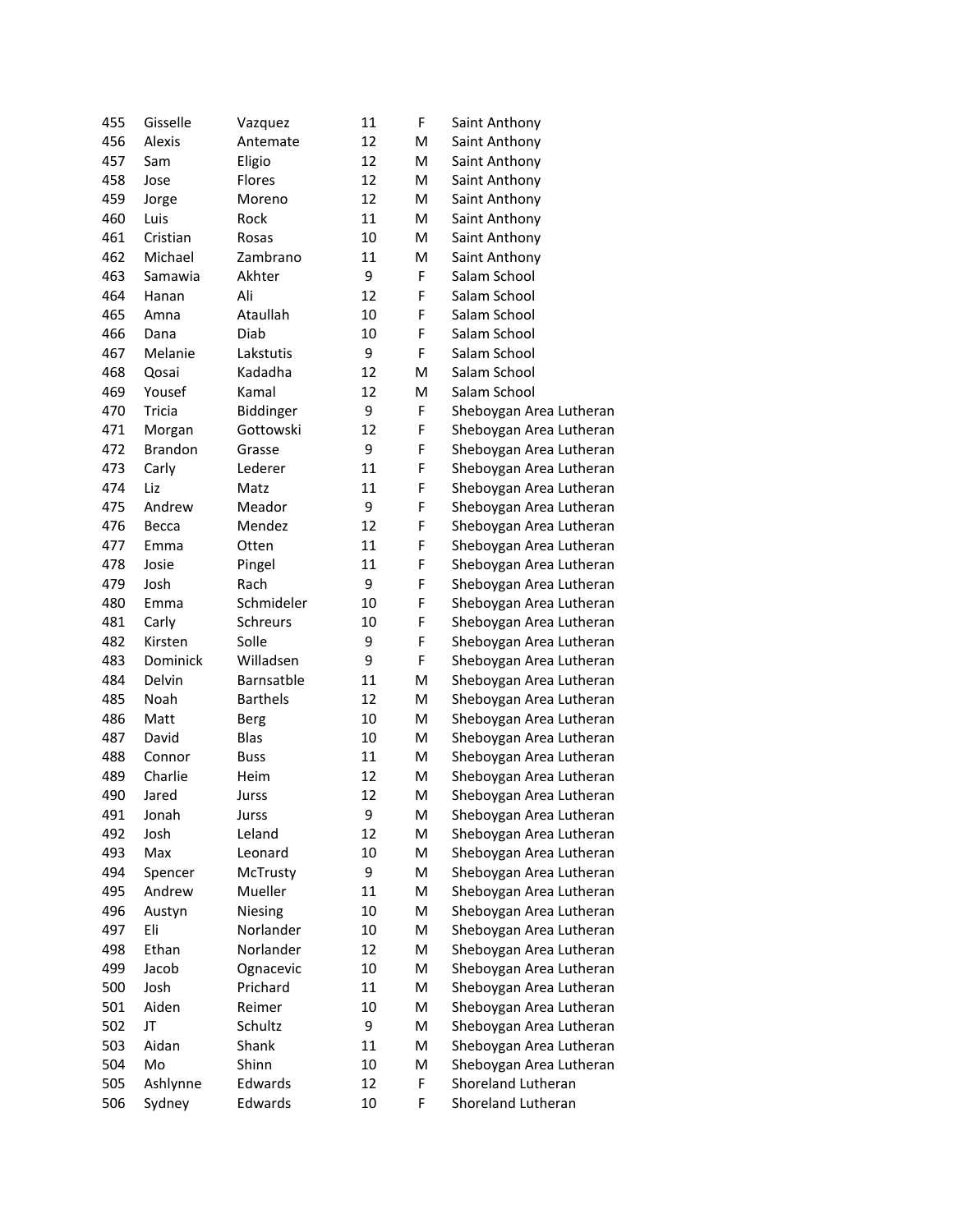| 507 | Lorreli        | Fischer            | 10 | F | Shoreland Lutheran        |
|-----|----------------|--------------------|----|---|---------------------------|
| 508 | Angelina       | Innamorato         | 12 | F | Shoreland Lutheran        |
| 509 | Jenna          | Kassen             | 11 | F | Shoreland Lutheran        |
| 510 | Bethany        | Koepke             | 12 | F | Shoreland Lutheran        |
| 511 | Chelby         | Koker              | 11 | F | <b>Shoreland Lutheran</b> |
| 512 | Kyrie          | Patterson          | 9  | F | Shoreland Lutheran        |
| 513 | Ashley         | Pimentel           | 12 | F | Shoreland Lutheran        |
| 514 | Paige          | Pimentel           | 10 | F | Shoreland Lutheran        |
| 515 | Lydia          | Zarling            | 9  | F | <b>Shoreland Lutheran</b> |
| 516 | Miriam         | Zarling            | 12 | F | Shoreland Lutheran        |
| 517 | Riley          | Fee                | 9  | M | Shoreland Lutheran        |
| 518 | Johnny         | Innamorato         | 10 | M | Shoreland Lutheran        |
| 519 | Andrew         | Koestler           | 11 | M | Shoreland Lutheran        |
| 520 | Cooper         | Koker              | 12 | M | Shoreland Lutheran        |
| 521 | Caleb          | Lash               | 11 | M | Shoreland Lutheran        |
| 522 | Elias          | Patterson          | 12 | M | Shoreland Lutheran        |
| 523 | Asher          | Pletsch            | 12 | M | Shoreland Lutheran        |
| 524 | Richard        | Schaefer           | 10 | M | Shoreland Lutheran        |
| 525 | Amber          | <b>Banish</b>      | 11 | F | Wilmot Union              |
| 526 | Danica         | <b>Brouillette</b> | 12 | F | Wilmot Union              |
| 527 | Barbara        | Cooper             | 10 | F | Wilmot Union              |
| 528 | Teague         | Duffy              | 12 | F | Wilmot Union              |
| 529 | Gabby          | Gaynor             | 10 | F | Wilmot Union              |
| 530 | Helena         | Gomez              | 9  | F | Wilmot Union              |
| 531 | Presley        | Hangos             | 10 | F | Wilmot Union              |
| 532 | Katlin         | Kovacek            | 10 | F | Wilmot Union              |
| 533 | Maisy          | Morgan             | 10 | F | Wilmot Union              |
| 534 | Tara           | Nopenz             | 10 | F | <b>Wilmot Union</b>       |
| 535 | Caylee         | Pearson            | 10 | F | Wilmot Union              |
| 536 | Ambriel        | Siggemann          | 11 | F | Wilmot Union              |
| 537 | Alivia         | Smith              | 10 | F | Wilmot Union              |
| 538 | Abby           | Strother           | 9  | F | Wilmot Union              |
| 539 | Katie          | Strother           | 11 | F | Wilmot Union              |
| 540 | Isabelle       | Stypla             | 9  | F | Wilmot Union              |
| 541 | Rylee          | Thiel              | 9  | F | Wilmot Union              |
| 542 | Caroline       | Valenta            | 11 | F | <b>Wilmot Union</b>       |
| 543 | Tristan        | Azevedo            | 12 | M | Wilmot Union              |
| 544 | Joe            | <b>Banish</b>      | 10 | M | Wilmot Union              |
| 545 | Victor         | Banish             | 9  | M | Wilmot Union              |
| 546 | Maui           | Cane               | 9  | M | Wilmot Union              |
| 547 | Ernesto        | Cosio              | 9  | M | Wilmot Union              |
| 548 | Shawn          | Davis              | 11 | M | Wilmot Union              |
| 549 | <b>Brennan</b> | Diedrich           | 11 | M | Wilmot Union              |
| 550 | Kyle           | Diedrich           | 11 | M | Wilmot Union              |
| 551 | Gabe           | Handorf            | 9  | M | Wilmot Union              |
| 552 | Kody           | Molitor            | 9  | M | Wilmot Union              |
| 553 | <b>Brock</b>   | Muzzy              | 12 | M | Wilmot Union              |
| 554 | Christian      | Obertin            | 9  | M | Wilmot Union              |
| 555 | Cole           | Pappadakis         | 10 | M | Wilmot Union              |
| 556 | Jordan         | Paulsen            | 11 | M | Wilmot Union              |
| 557 | Haylin         | Quade              | 9  | M | Wilmot Union              |
|     |                |                    |    |   |                           |
| 558 | Nathan         | Quade              | 11 | M | Wilmot Union              |